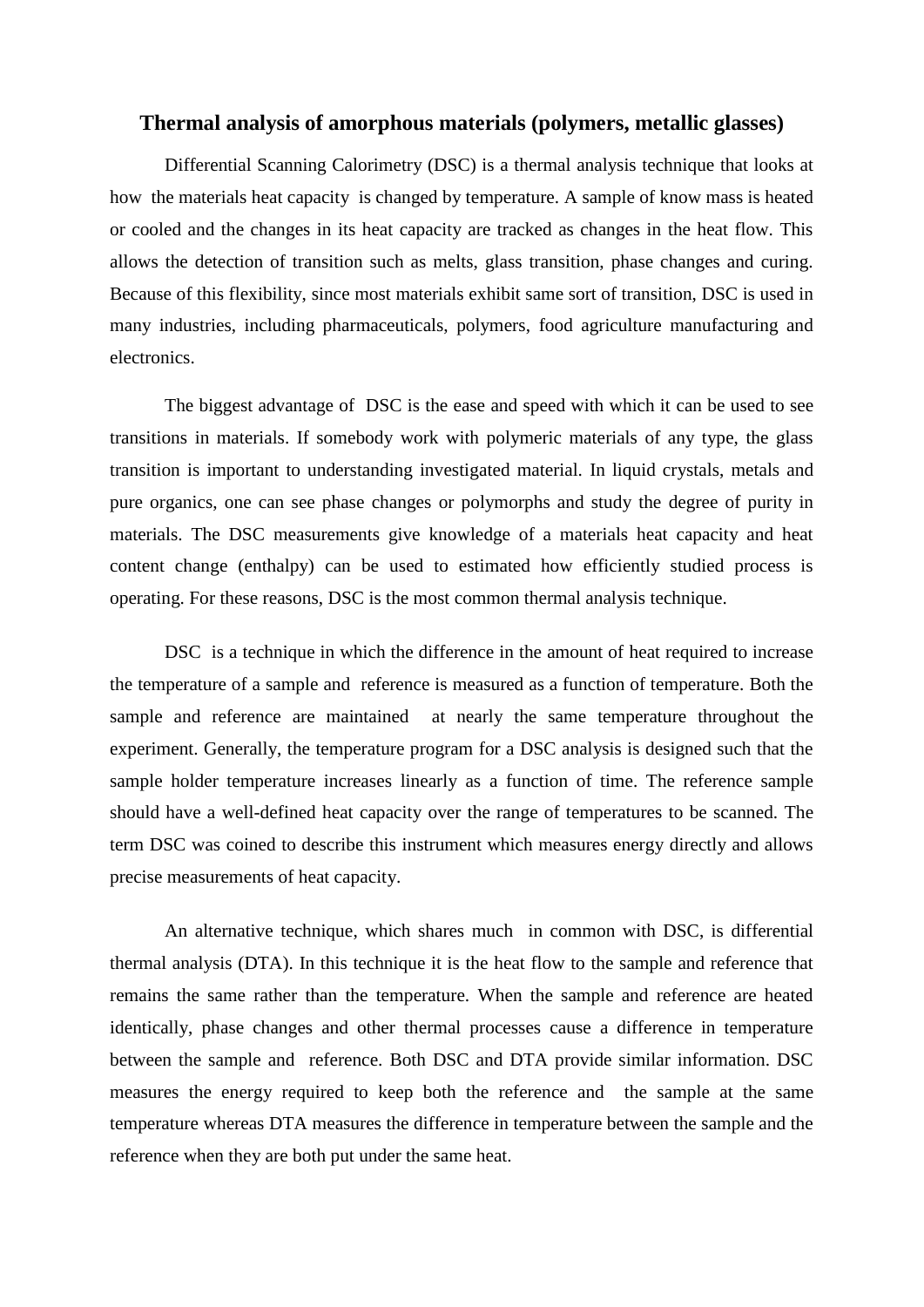## *Applications*

Differential scanning calorimetry can be used to measure a number of characteristic properties of a sample. Using this technique it is possible to observe [fusion](https://en.wikipedia.org/wiki/Melting_point) and [crystallization](https://en.wikipedia.org/wiki/Crystal) events as well as [glass transition](https://en.wikipedia.org/wiki/Glass_transition) temperatures  $(T_g)$ . DSC can also be used to study [oxidation,](https://en.wikipedia.org/wiki/Oxidation) as well as other chemical reactions.

[Glass transitions](https://en.wikipedia.org/wiki/Glass_transition) may occur as the temperature of an [amorphous](https://en.wikipedia.org/wiki/Amorphous) solid is increased. These transitions appear as a step in the baseline of the recorded DSC signal. This is due to the sample undergoing a [change in heat capacity;](https://en.wikipedia.org/wiki/Kauzmann_paradox) no formal phase change occurs. As the temperature increases, an amorphous solid will become less [viscous.](https://en.wikipedia.org/wiki/Viscosity) At some point the molecules may obtain enough freedom of motion to spontaneously arrange themselves into a crystalline form. This is known as the [crystallization temperature](https://en.wikipedia.org/wiki/Crystallization)  $(T_x)$ . This transition from amorphous solid to crystalline solid is an exothermic process, and results in a peak in the DSC signal. As the temperature increases the sample eventually reaches its melting temperature  $(T_m)$ . The melting process results in an endothermic peak in the DSC curve. The ability to determine [transition temperatures](https://en.wikipedia.org/wiki/Transition_temperature) and [enthalpies](https://en.wikipedia.org/wiki/Enthalpy) makes DSC a valuable tool in producing [phase diagrams](https://en.wikipedia.org/wiki/Phase_diagram) for various chemical systems.

### *Examples*

The technique is widely used across a range of applications, both as a routine quality test and as a research tool. The equipment is easy to calibrate, using low melting [indium](https://en.wikipedia.org/wiki/Indium) at 156.6 °C for example, and is a rapid and reliable method of thermal analysis.

#### *Metallic glasses*

In order to avoid crystallization, the metallic glasses were cooled down very quickly, and the liquid/liquid phase separation has been found to play an important role at deep undercooling, reducing the thermal stability and in many cases deteriorating the mechanical properties of these materials. When bulk glassy-type alloys are heated at an ordinary heating rate, they always exhibit glass transition, followed by a significant supercooled liquid region with a temperature interval of 40–130 K and then crystallization. This is in contrast to the direct transformation to the crystalline phase for the amorphous-type alloys produced by rapid solidification.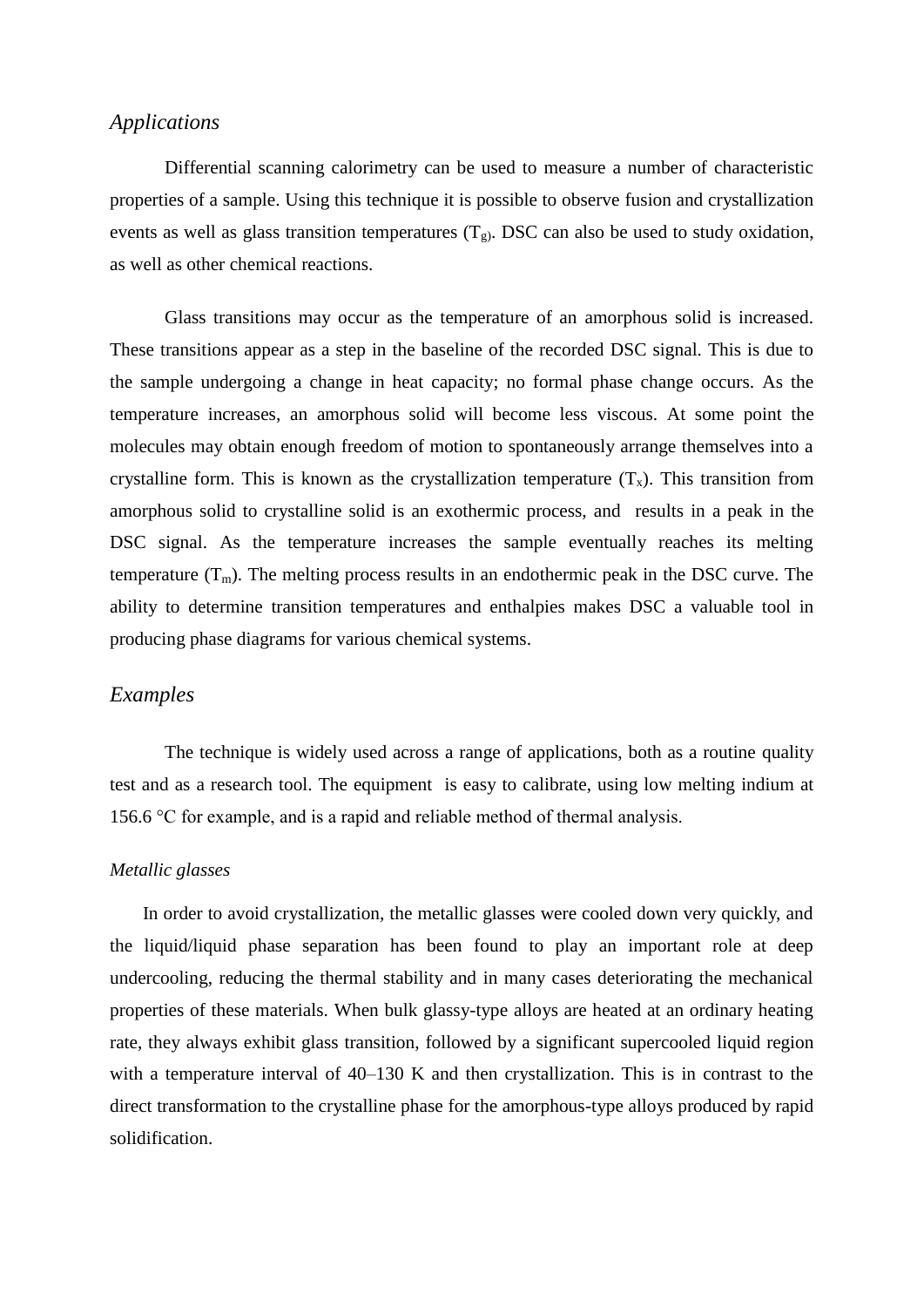Since the magnificent importance of the glass transition, many methods have been adopted to conduct the determination. For instance, the differential scanning calorimetry, thermo-mechanical analysis, dynamic mechanical analysis, density measurement and viscosity measurement. Among them, DSC measurement is most widely used, since the endothermic and exothermic processes are very obvious on the DSC curve. The initial temperature of the glass transition which is most commonly used in the research is determined by seeking the inflection point within the first endothermic elevation.

Thermal stability of BMGs can also be determined by using the kinetic parameter called the activation energy of the crystallization process, which is closely connected to the crystallization onset temperature. The higher this energy is, the harder the alloys get crystallized, that is why higher  $T_x$  is expected.

In the supercooled liquid region, one can recognize the Newtonian viscosity, as evidenced by a nearly constant viscosity in a wide strain rate range . The supercooled liquid region  $\Delta T_x$ , which equals to the difference between  $T_x$  and  $T_g$ , means the stage between the glass transition temperature  $T_g$  and the crystallization temperature  $T_x$ . This region exists before crystallization, during which the amorphous phase relaxes and changes into a metastable liquid with high viscosity. The viscosity will also vary during the heating process. It can even change from  $10^{12}$  Pa\*s at the glass transition temperature, to  $10^5$  Pa\*s at the crystallization temperature.

The activation energy of crystallization could be obtained by the Kissinger equation:

$$
\ln\left(\frac{\frac{dT}{dt}}{T_p^2}\right) = -\frac{E_a}{RT_p} + \text{Const}
$$

where  $E_a$  stands for the activation energy of crystallization,  $dT/dt$  stands for the heating rate,  $T_p$  is the peak crystallization temperature, R is the real gas constant with the value of 8.3145J/mol\*K, and the constant depends on the material. In order to calculate the activation energy, the  $T_p$  at several heating rates are needed.